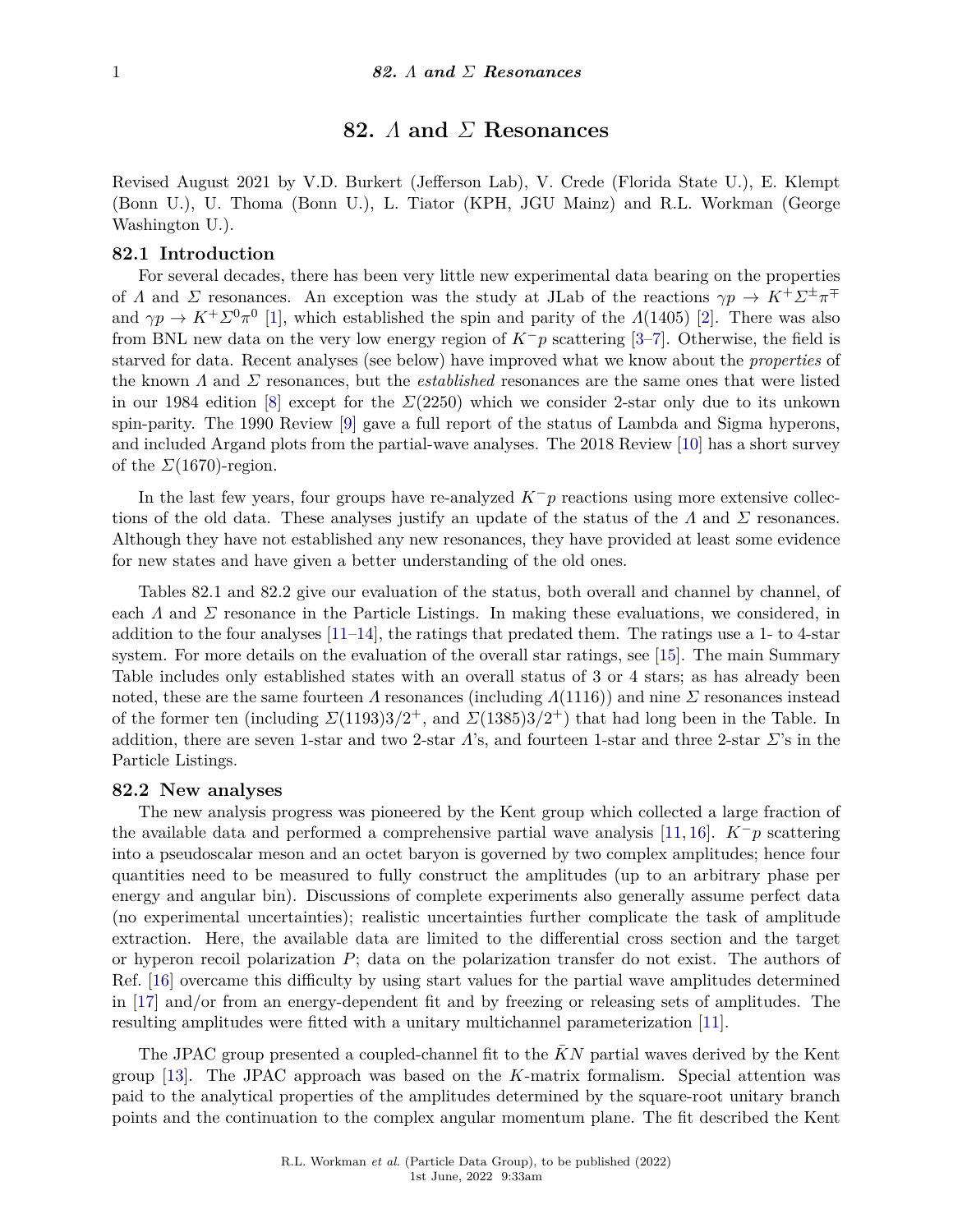partial waves reasonably well. However, when observables were calculated from their partial-wave amplitudes, significant discrepancies became apparent. The results were therefore not included in the RPP.

The ANL-Osaka group derived the energy-dependent amplitudes in fits to a large subset of the data collected in Ref. [\[16\]](#page-5-9) and further data sets described in Ref. [\[18\]](#page-5-12). Their fits were based on a phenomenological SU(3) Lagrangian [\[18\]](#page-5-12). The two ANL-Osaka models agree on the leading contributions but differ significantly in cases with weaker candidates [\[12\]](#page-5-13).

|                 |              | Overall |                 |             | Status as seen in -                |
|-----------------|--------------|---------|-----------------|-------------|------------------------------------|
| Particle        | ${\cal J}^P$ | status  | $N\overline{K}$ | $\Sigma\pi$ | Other channels                     |
| $\Lambda(1116)$ | $1/2^+$      | ****    |                 |             | $N\pi$ (weak decay)                |
| $\Lambda(1380)$ | $1/2^{-}$    | $***$   | $***$           | $***$       |                                    |
| $\Lambda(1405)$ | $1/2^{-}$    | ****    | ****            | ****        |                                    |
| $\Lambda(1520)$ | $3/2^{-}$    | ****    | ****            | ****        | $A\pi\pi, A\gamma, \Sigma\pi\pi$   |
| $\Lambda(1600)$ | $1/2^+$      | ****    | ***             | ****        | $A\pi\pi, \Sigma(1385)\pi$         |
| $\Lambda(1670)$ | $1/2^{-}$    | ****    | ****            | ****        | An                                 |
| $\Lambda(1690)$ | $3/2^{-}$    | ****    | ****            | ***         | $A\pi\pi, \Sigma(1385)\pi$         |
| $\Lambda(1710)$ | $1/2^+$      | $\ast$  | $\ast$          | $\ast$      |                                    |
| $\Lambda(1800)$ | $1/2^{-}$    | ***     | ***             | $**$        | $A\pi\pi, N\overline{K}^*$         |
| $\Lambda(1810)$ | $1/2^+$      | ***     | $**$            | $**$        | $N\overline{K}^*$                  |
| $\Lambda(1820)$ | $5/2^+$      | ****    | ****            | ****        | $\Sigma(1385)\pi$                  |
| $\Lambda(1830)$ | $5/2^{-}$    | ****    | ****            | ****        | $\Sigma(1385)\pi$                  |
| $\Lambda(1890)$ | $3/2^+$      | ****    | ****            | $***$       | $\Sigma(1385)\pi, N\overline{K}^*$ |
| $\Lambda(2000)$ | $1/2^{-}$    | $\ast$  | $^\ast$         | $\ast$      |                                    |
| $\Lambda(2050)$ | $3/2^{-}$    | $\ast$  | $\ast$          | $\ast$      |                                    |
| $\Lambda(2070)$ | $3/2^+$      | $\ast$  | $\ast$          | $\ast$      |                                    |
| $\Lambda(2080)$ | $5/2^-$      | $\ast$  | $\ast$          | $\ast$      |                                    |
| $\Lambda(2085)$ | $7/2^+$      | $**$    | $**$            | $\ast$      |                                    |
| $\Lambda(2100)$ | $7/2^{-}$    | ****    | ****            | $**$        | $N\overline{K}^{*}$                |
| $\Lambda(2110)$ | $5/2^+$      | ***     | $**$            | $**$        | $N\overline{K}^*$                  |
| $\Lambda(2325)$ | $3/2^{-}$    | $\ast$  | $\ast$          |             |                                    |
| $\Lambda(2350)$ | $9/2^+$      | ***     | ***             | $\ast$      |                                    |
| $\Lambda(2585)$ |              | $\ast$  | ∗               |             |                                    |

**Table 82.1:** The status of the *Λ* resonances. Only those with an overall status of ∗∗∗ or ∗∗∗∗ are included in the main Baryon Summary Table. Decay channels other than  $N\overline{K}$  and  $\Sigma\pi$  are only given for \*\*\* and \*\*\*\* resonances.

The Bonn-Gatchina (BnGa) group added further (old) data to those analyzed in Ref. [\[16\]](#page-5-9). The data set was fitted in a modified *K*-matrix approach and the resulting amplitudes were compared with those from Refs. [\[16,](#page-5-9) [18\]](#page-5-12). New resonances were found, other states, mostly one and twostar states could not be confirmed; all resonances were tested for their statistical significance. Additional states with any set of quantum numbers were tested and were found to produce only small improvements in the fit [\[14\]](#page-5-7). In Ref. [\[19\]](#page-5-14), properties of the full set of contributing hyperons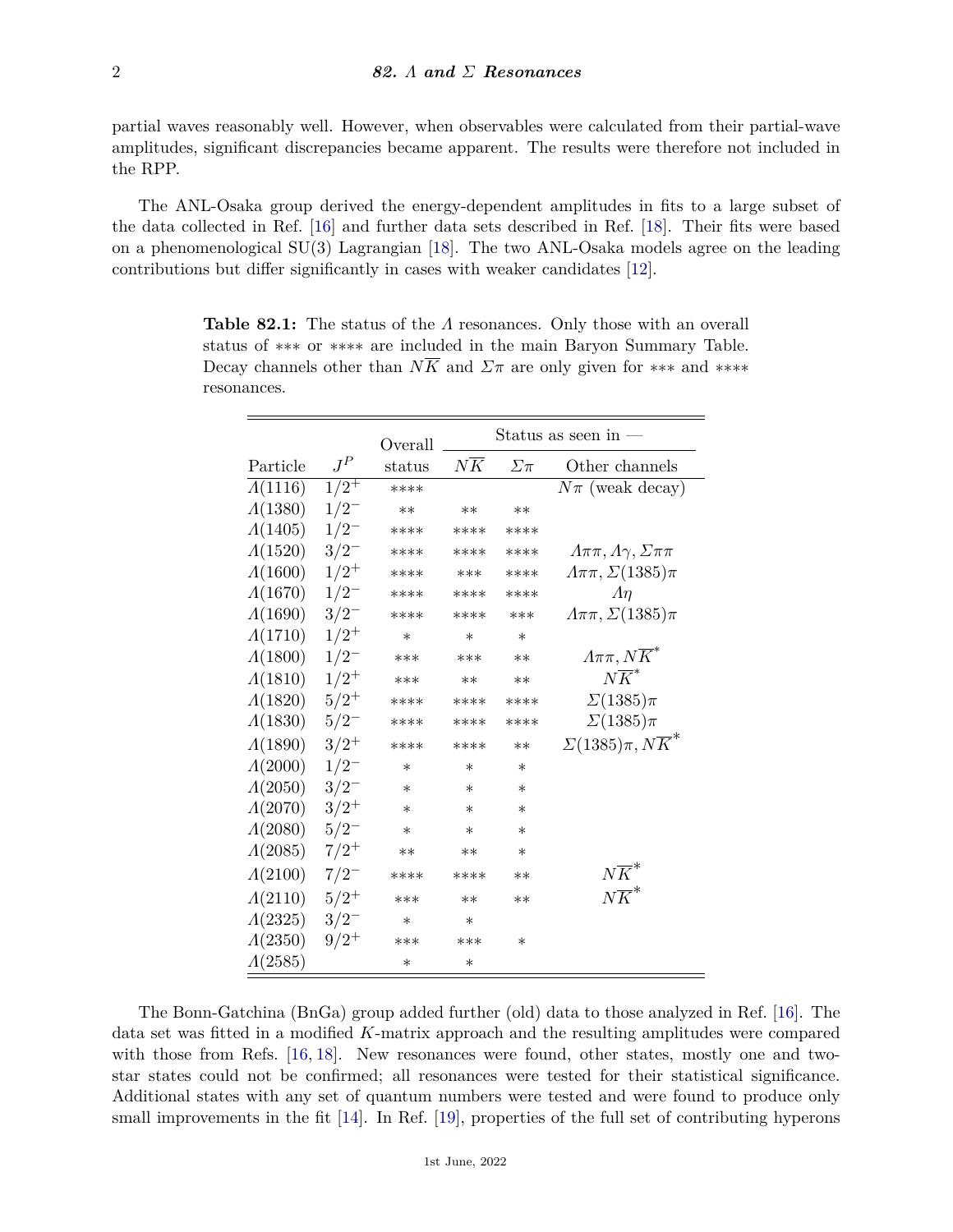**Table 82.2:** The status of the *Σ* resonances. Only those with an overall status of ∗∗∗ or ∗∗∗∗ are included in the main Baryon Summary Table. Decay channels other than  $N\overline{K}$ ,  $\Lambda\pi$  and  $\Sigma\pi$  are only given for \*\*\* and ∗∗∗∗ resonances.

|                                  |              | Overall | Status as seen in - |              |             |                                                                    |
|----------------------------------|--------------|---------|---------------------|--------------|-------------|--------------------------------------------------------------------|
| Particle                         | ${\cal J}^P$ | status  | $N\overline{K}$     | $\Lambda\pi$ | $\Sigma\pi$ | Other channels                                                     |
| $\Sigma(1193)$                   | $1/2^{+}$    | ****    |                     |              |             | $N\pi$ (weak decay)                                                |
| $\Sigma(1385)$                   | $3/2^+$      | ****    |                     | ****         | ****        | $\Lambda\gamma$                                                    |
| $\Sigma(1580)$                   | $3/2^{-}$    | $\ast$  | $\ast$              | $\ast$       | $\ast$      |                                                                    |
| $\Sigma(1620)$ $1/2^-$           |              | $\ast$  | $\ast$              | $\ast$       | $\ast$      |                                                                    |
| $\Sigma(1660)$                   | $1/2^+$      | $***$   | ***                 | ***          | ***         |                                                                    |
| $\Sigma(1670)$ 3/2 <sup>-1</sup> |              | ****    | ****                | ****         | ****        |                                                                    |
| $\Sigma(1750)$ $1/2^-$           |              | ***     | ***                 | $***$        | ***         | $\Sigma$ η                                                         |
| $\Sigma(1775) \quad 5/2^-$       |              | ****    | ****                | ****         | $**$        |                                                                    |
| $\Sigma(1780)$ $3/2^+$           |              | $\ast$  | $\ast$              | $\ast$       | $\ast$      |                                                                    |
| $\Sigma(1880)$ $1/2^+$           |              | $**$    | $**$                | $\ast$       |             |                                                                    |
| $\Sigma(1900)$ $1/2^-$           |              | $**$    | $**$                | $\ast$       | $**$        |                                                                    |
| $\Sigma(1910)$                   | $3/2^{-}$    | ***     | $\ast$              | $\ast$       | $**$        |                                                                    |
| $\Sigma(1915) \quad 5/2^+$       |              | ****    | ***                 | ***          | ***         |                                                                    |
| $\Sigma(1940)$ $3/2^+$           |              | $\ast$  | $\ast$              |              | $\ast$      |                                                                    |
| $\Sigma(2010)$ $3/2^-$           |              | $\ast$  | $\ast$              | $\ast$       |             |                                                                    |
| $\Sigma(2030)$ 7/2 <sup>+</sup>  |              | ****    | ****                | ****         | $***$       | $\Delta(1232)\overline{K}$ , $N\overline{K}^*$ , $\Sigma(1385)\pi$ |
| $\Sigma(2070)$ 5/2 <sup>+</sup>  |              | $\ast$  | $\ast$              |              | $\ast$      |                                                                    |
| $\Sigma(2080)$ $3/2^+$           |              | $\ast$  |                     | $\ast$       |             |                                                                    |
| $\Sigma(2100)$ 7/2 <sup>-1</sup> |              | $\ast$  | $\ast$              | $\ast$       | $\ast$      |                                                                    |
| $\Sigma(2110)$ $1/2^-$           |              | $\ast$  | $\ast$              | $\ast$       | $\ast$      |                                                                    |
| $\mathcal{L}(2230)$              | $3/2^+$      | $\ast$  | $\ast$              | $\ast$       | $\ast$      |                                                                    |
| $\Sigma(2250)$                   |              | $***$   | $***$               | $\ast$       | ∗           |                                                                    |
| $\Sigma(2455)$                   |              | $\ast$  | $\ast$              |              |             |                                                                    |
| $\Sigma(2620)$                   |              | $\ast$  | $\ast$              |              |             |                                                                    |
| $\Sigma(3000)$                   |              | $\ast$  | $\ast$              | $\ast$       |             |                                                                    |
| $\Sigma(3170)$                   |              | $\ast$  |                     |              |             |                                                                    |

were reported.

The star ratings of *Λ* and *Σ* resonances given in our earlier editions, and the new results from the Kent, ANL-Osaka and BnGa groups were used to update the star rating of the hyperon resonances. In [\[19\]](#page-5-14), the overall star rating is directly estimated, for [\[11\]](#page-5-6) we estimate the star rating from the branching-ratio uncertainties. In [\[12\]](#page-5-13), two solutions are given but no uncertainties for branching ratios. The overall star ratings are based on the evidence for the resonances in the new analyses as well as their consistency including also the results of earlier analyses given in [\[20\]](#page-5-15). For further details see also [\[15\]](#page-5-8).

We decided to remove the three so-called *bumps*  $\Sigma(1480)$ ,  $\Sigma(1560)$ ,  $\Sigma(1670)$ , and  $\Sigma(1690)$  as well as *Σ*(1620) from production experiments. The entries from  $\mathcal{Z}(1770)1/2^+$  are now listed under *Σ*(1660)1/2<sup>+</sup> and *Σ*(1880)1/2<sup>+</sup>, the entries from *Σ*(1730)3/2<sup>+</sup> and *Σ*(1840)3/2<sup>+</sup> are now combined to one  $\mathcal{Z}(1780)3/2^+$ . The one-star  $\mathcal{Z}(2000)1/2^-$  is combined with a new one-star  $\mathcal{Z}(2160)1/2^-$  to a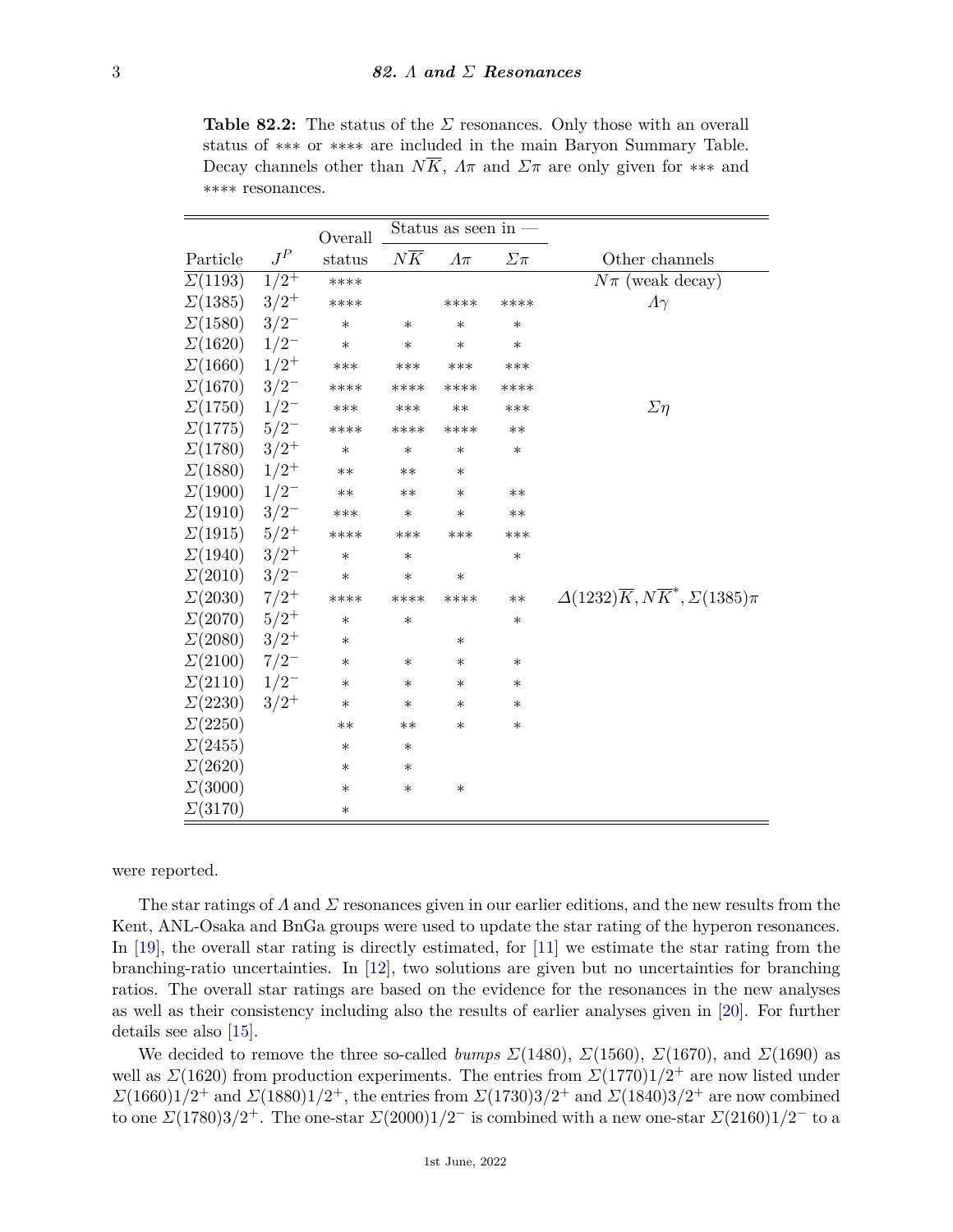single one-star *Σ*(2110)1*/*2 <sup>−</sup>. Apart from *Λ*(1380)1*/*2 <sup>−</sup>, four further new resonances were included in the Listings:  $Λ(2070)3/2<sup>+</sup>$ ,  $Λ(2080)5/2<sup>-</sup>$ ,  $Σ(2010)3/2<sup>-</sup>$ , and  $Σ(2230)3/2<sup>+</sup>$ , all with one star.

### **82.3 Sign conventions for resonance couplings**

In terms of the isospin-0 and isospin-1 elastic scattering amplitudes  $A_0$  and  $A_1$ , the amplitude for  $K^-p \to \overline{K}^0 n$  scattering is  $\pm (A_1 - A_0)/2$ , where the sign depends on conventions used in conjunction with the Clebsch-Gordan coefficients (such as, is the baryon or the meson the "first" particle). If this reaction is partial-wave analyzed and if the overall phase is chosen so that, say, the  $\mathcal{Z}(1775)5/2^-(D_{15})$  amplitude at resonance points along the positive imaginary axis (points "up"), then any *Σ* at resonance will point "up" and any *Λ* at resonance will point "down" (along the negative imaginary axis). Thus the phase at resonance determines the isospin. The above ignores background amplitudes in the resonating partial waves.



**Figure 82.1:** The signs of the imaginary parts of resonating amplitudes in the  $\overline{K}N \to \Lambda \pi$  and *Σ*<sup>π</sup> channels. The signs of the *Σ*(1385) and *Λ*(1405), marked with a •, are set by convention, and then the others are determined relative to them. The signs required by the SU(3) assignments of the resonances are shown with an arrow, and the experimentally determined signs are shown with an ×.

That is the basic idea. In a similar but somewhat more complicated way, the phases of the  $\overline{K}N \to \Lambda \pi$  and  $\overline{K}N \to \Sigma \pi$  amplitudes for a resonating wave help determine the SU(3) multiplet to which the resonance belongs. Again, a convention has to be adopted for some overall arbitrary phases: which way is "up"? Our convention is that of Levi-Setti [\[21\]](#page-5-16) and is shown in Fig. 82.1, which also compares experimental results with theoretical predictions for the signs of several resonances. In the Listings,  $a + or - sign$  in front of a measurement of an inelastic resonance coupling indicates the sign (the *absence* of a sign means that the sign is not determined, *not* that it is positive). Also other decay modes can be used to assign a hyperon to a  $SU(3)$  multiplet [\[22,](#page-5-17) [23\]](#page-5-18). Modern analyses determine properties of resonances at the pole position. In these analyses, the + or  $$ sign is replaced by a phase. Background amplitudes can lead to significant phase shifts, and an additional phase shift due to rescattering is admitted in some analyses. In comparison to quark model predictions [\[19,](#page-5-14) [24\]](#page-5-19), three *Λ* spin doublets can be identified as being mainly SU(3) singlets: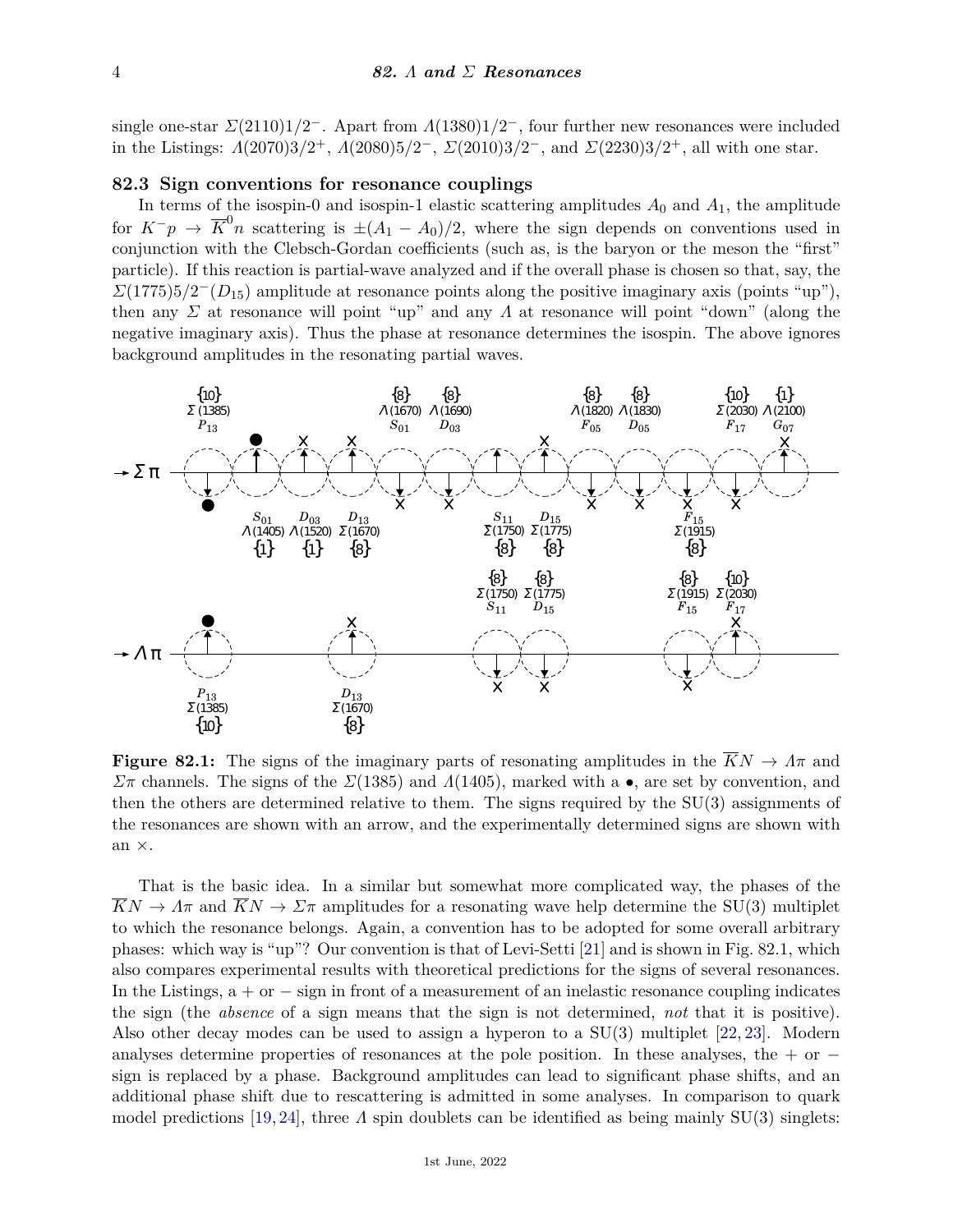the well-known (*Λ*(1405)1*/*2 <sup>−</sup>, *Λ*(1520)3*/*2 <sup>−</sup>), the (*Λ*(2080)5*/*2 <sup>−</sup>, *Λ*(2100)7*/*2 <sup>−</sup>), and (*Λ*(2070)3*/*2 +, *Λ*(2110)5*/*2 <sup>+</sup>).

## **82.4 The** *Λ***(1405)**

In coupled-channels calculations based on the chiral SU(3) effective field theory, the strongly attractive forces between  $N\overline{K}$  and  $\Sigma\pi$  generate five poles, one SU(3) singlet pole, two *Λ* octet poles and two (or one) octet *Σ* poles (see Section 83). In quark models, these five states are *Λ*(1405), *Λ*(1670), *Λ*(1800), *Σ*(1620), and *Σ*(1750). The octet states are found 100 to 150 MeV above the corresponding nucleon resonances. In chiral SU(3) effective field theories, at least three of these states are seen in the 1300 to 1600 MeV mass range. The appearance of two *Λ* poles in this mass range, a narrow SU(3) octet at ∼1420 MeV and a wider SU(3) singlet at ∼1380 MeV, was unexpected. This approach has been pursued by a number of groups; for a summary of the results see our Review 83, "Pole Structure of the *Λ*(1405) Region". In the Listings, we have introduced the *Λ*(1380) as a new candidate resonance (with two stars), named in accordance with its approximate pole position. The second SU(3) octet *Λ* state is the well-known *Λ*(1670). The masses of the two associated  $\Sigma$  states are uncertain so far, and no new entries are introduced in the Listings.

In traditional approaches only one resonance was seen in this mass region, the narrow state at 1405 MeV. It was reported to be the SU(3) singlet state a long time ago in Ref. [\[25\]](#page-5-20), in agreement with the quark-model expectations but in contrast to the findings based on coupled-channels calculations within chiral SU(3) effective field theories. In the Listings, the *Λ*(1405) has been retained with its traditional name. In quark models, this state is identified with the SU(3) singlet state, the two *Λ* octet states with *Λ*(1670) and *Λ*(1800), and the two *Σ* states with  $\Gamma(1620)$  and  $\Gamma(1750)$ .

### **82.5 Uncertainties on masses and widths**

The uncertainties quoted on resonance parameters from partial-wave analyses are often only statistical, and the parameters can change beyond these uncertainties when a different parametrization of the waves is used. Furthermore, the different analyses use more or less the same data, so it is not really appropriate to treat the different determinations of the resonance parameters as independent or to average them. In any case, the spread of the masses, widths, and branching fractions from the different analyses is certainly a better indication of the uncertainties than are the quoted uncertainties. In the Listings, we usually give a range reflecting the spread of the values rather than a particular value with error.

#### **82.6 Production experiments**

Partial-wave analyses of course separate partial waves, whereas a peak in a cross section or an invariant mass distribution usually cannot be disentangled from background and analyzed for its quantum numbers; and more than one resonance may be contributing to the peak. The  $\mathcal{Z}(1385)$ and  $\Lambda(1405)$  lie below the KN threshold and nearly everything about  $\Sigma(1385)$  is learned from production experiments. Our knowledge on *Λ*(1405) benefits greatly from photoproduction of the three  $\Sigma \pi$  charge states [\[1,](#page-4-0) [2\]](#page-5-0) and from the precise measurement of the energy shift and width of the kaonic hydrogen atom [\[26\]](#page-5-21).

Production and formation experiments agree quite well in the case of *Λ*(1520) and results have been combined. Above this mass, no new results on peak hunting have been reported for about 40 years. For these early results, we refer the reader to our earlier editions. In photoproduction with energetic photons [\[27,](#page-5-22) [28\]](#page-5-23) or at LHCb [\[29\]](#page-5-24), hyperons are produced abundantly. So far, no attempt has been made to extract hyperon properties from these data. New data on hyperon spectroscopy can be expected from J-PARC [\[30\]](#page-5-25), JLAB [\[31\]](#page-5-26), and the forthcoming PANDA experiment [\[32\]](#page-5-27).

### <span id="page-4-0"></span>*References*

[1] K. Moriya *et al.* (CLAS), [Phys. Rev.](http://doi.org/10.1103/PhysRevC.87.035206) **C87**[, 3, 035206](http://doi.org/10.1103/PhysRevC.87.035206) (2013), [\[arXiv:1301.5000\].](https://arxiv.org/abs/1301.5000)